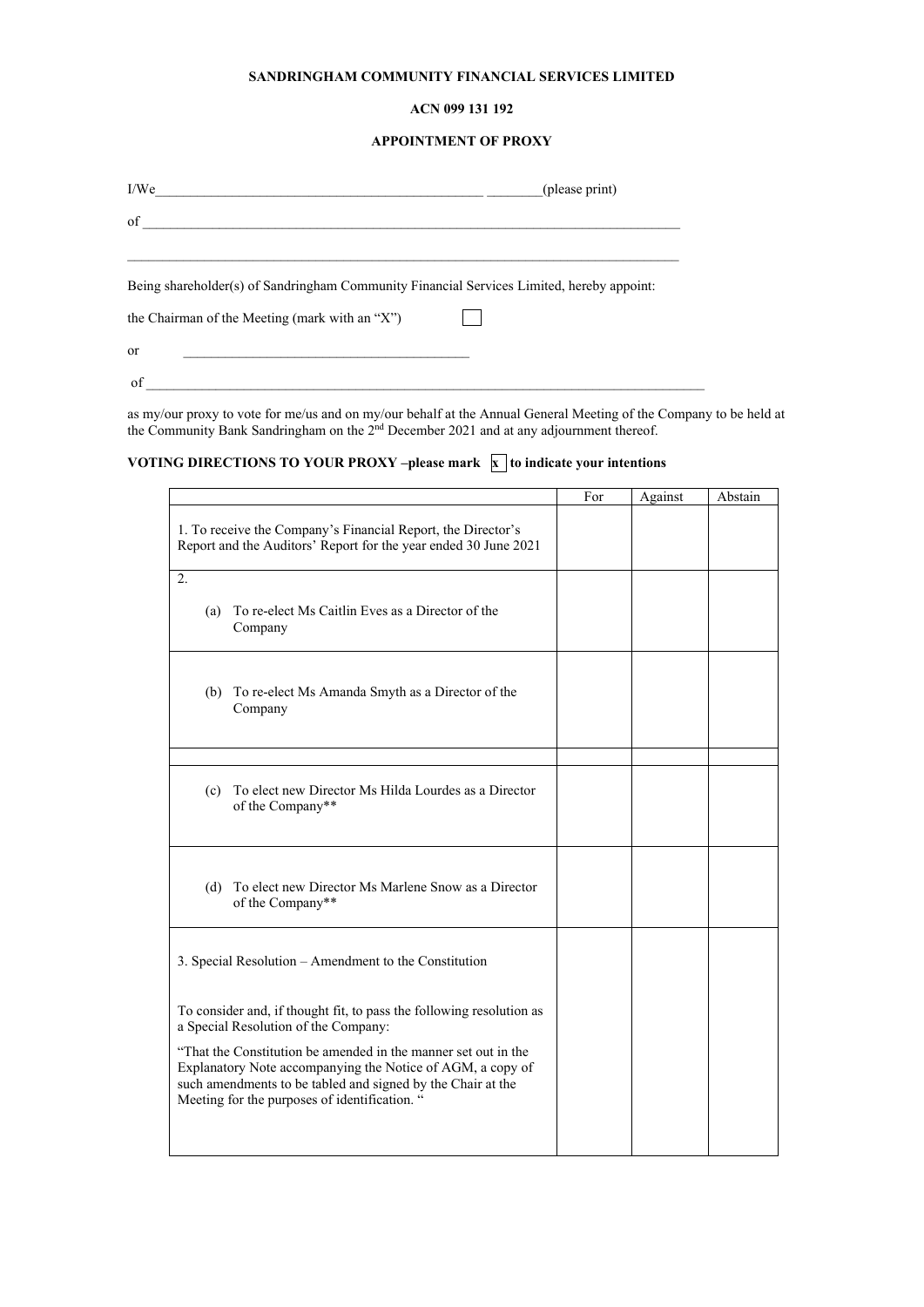\*\* Ms Lourdes joined the Board on 16 September 2021 is CFO with a Dairy Company and brings accounting and financial skills to the Board.

\*\* Ms Snow joined the Board 16 September 2021 is a Relationship Manager with a Financial and brings business skills to the Board.

#### **PLEASE SIGN HERE**

This section MUST be signed in accordance with the instructions overleaf to enable your directions to be implemented.

| Individual or Shareholder 1 | Shareholder 2 | Shareholder 3              |
|-----------------------------|---------------|----------------------------|
|                             |               |                            |
|                             |               |                            |
| Sole Director and           | Director      | Director/Company Secretary |

Sole Company Secretary